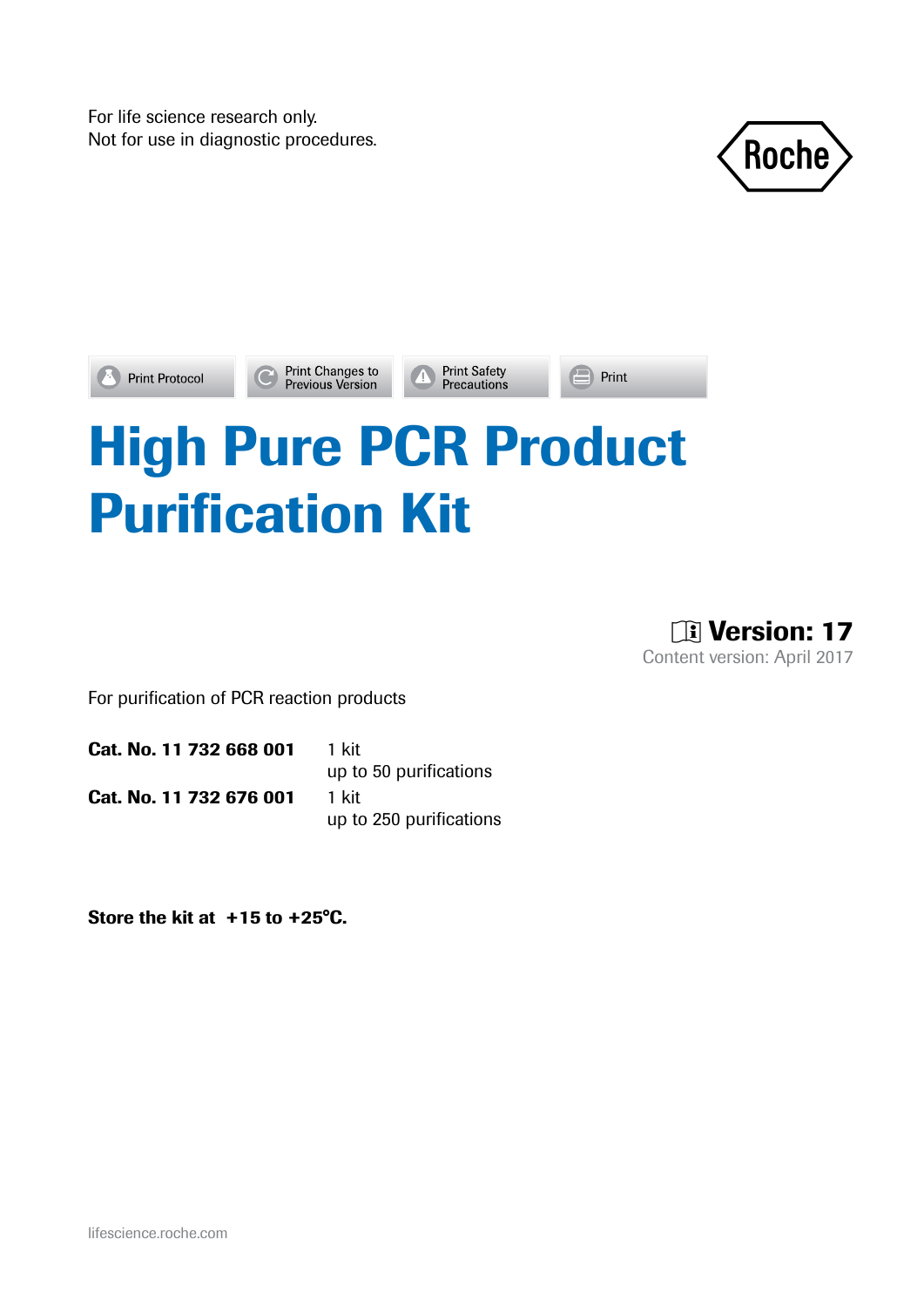| 1.   |  |
|------|--|
| 1.1. |  |
| 1.2. |  |
|      |  |
|      |  |
| 1.3. |  |
| 1.4. |  |
| 1.5. |  |
| 2.   |  |
| 2.1. |  |
|      |  |
|      |  |
|      |  |
|      |  |
|      |  |
| 2.2. |  |
|      |  |
|      |  |
|      |  |
| 3.   |  |
|      |  |
|      |  |
| 4.   |  |
| 5.   |  |
| 5.1. |  |
|      |  |
| 5.2. |  |
| 5.3. |  |
| 6.   |  |
| 6.1. |  |
| 6.2. |  |
| 6.3. |  |
| 6.4. |  |
| 6.5. |  |
| 6.6. |  |
| 6.7. |  |
| 6.8. |  |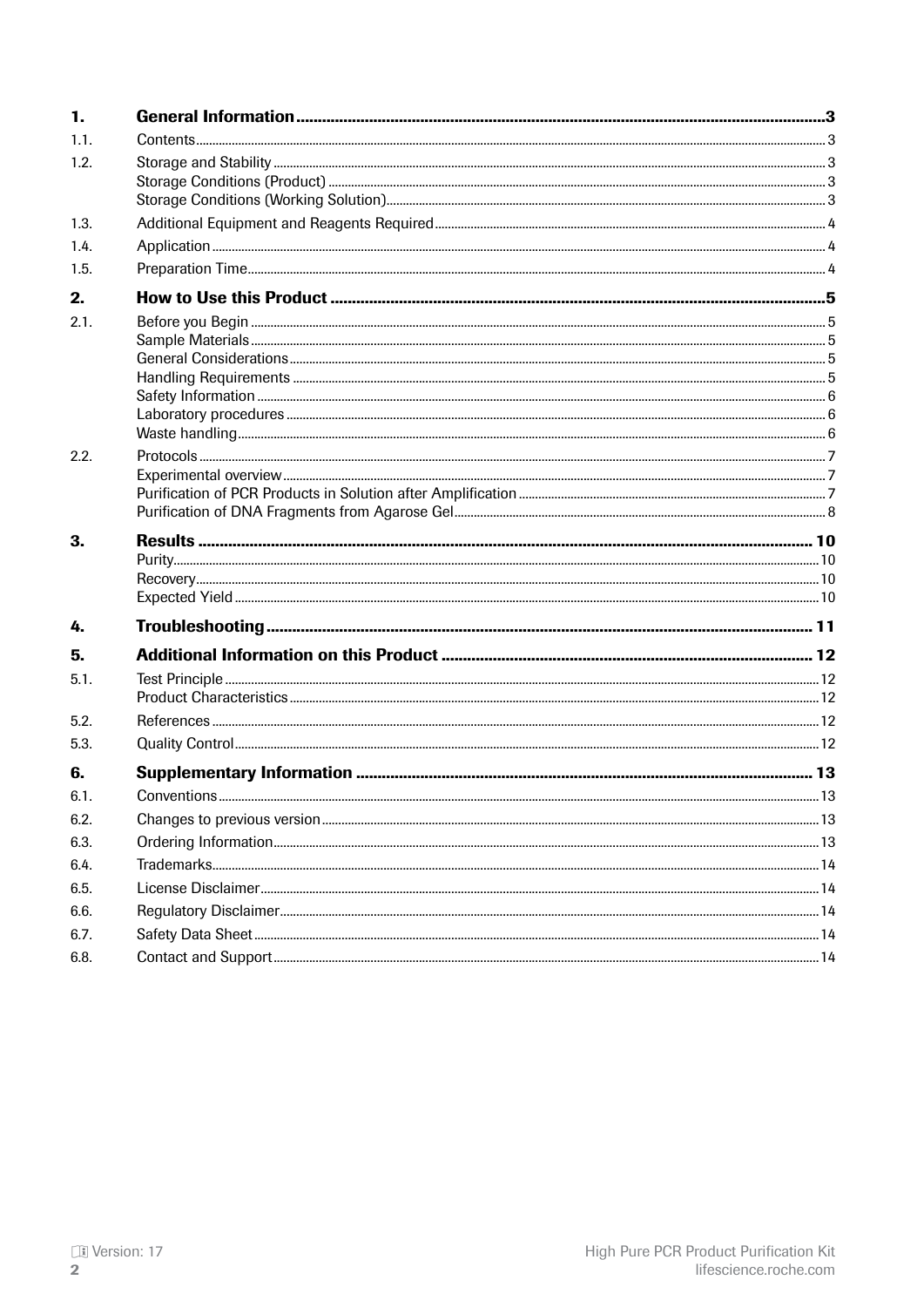# <span id="page-2-0"></span>1. General Information

### 1.1.Contents

*Both pack sizes of the kit contain the same components; they differ only in the amount of components.*

| Vial / Bottle  | Cap       | Label                            | Function / Description                                                                              | Catalog<br><b>Number</b> | Content                                                                                                                             |
|----------------|-----------|----------------------------------|-----------------------------------------------------------------------------------------------------|--------------------------|-------------------------------------------------------------------------------------------------------------------------------------|
|                | green     | <b>Binding Buffer</b>            | 3 M guanidine-thiocyanate,                                                                          | 11 732 668 001           | 30 ml                                                                                                                               |
|                |           |                                  | 10 mM Tris-HCl, 5% ethanol<br>$(v/v)$ , pH 6.6 $(+25°C)$                                            | 11 732 676 001           | 150 ml                                                                                                                              |
| $\overline{2}$ | blue      | <b>Washing Buffer</b>            | 20 mM NaCl, 2 mM<br>Tris-HCl, pH 7.5 (+25°C)<br>(final concentrations after<br>addition of ethanol) | 11 732 668 001           | 10 ml, add 40 ml<br>absolute ethanol                                                                                                |
|                |           |                                  |                                                                                                     | 11 732 676 001           | 50 ml, add 200 ml<br>absolute ethanol                                                                                               |
| 3              | colorless | <b>Elution Buffer</b>            | 10 mM Tris-HCl, pH 8.5                                                                              | 11 732 668 001           | 40 ml                                                                                                                               |
|                |           |                                  | $(25^{\circ}C)$                                                                                     | 11 732 676 001           | 40 ml                                                                                                                               |
| 4              |           | High Pure Filter<br><b>Tubes</b> |                                                                                                     | 11 732 668 001           | One bag with 50<br>polypropylene tubes with<br>two layers of glass fiber<br>fleece, for processing up<br>to 700 µl sample volume.   |
|                |           |                                  |                                                                                                     | 11 732 676 001           | Five bags with 50<br>polypropylene tubes with<br>two layers of glass fiber<br>fleece, for processing up<br>to 700 µl sample volume. |
| 5              |           | Collection<br>Tubes              |                                                                                                     | 11 732 668 001           | One bag with 50<br>polypropylene tubes<br>$(2 \text{ ml})$ .                                                                        |
|                |           |                                  |                                                                                                     | 11 732 676 001           | Five bags with 50<br>polypropylene tubes<br>(2 ml).                                                                                 |

*All solutions are clear and should not be used when precipitates have formed. Warm the solutions at +15 to +25°C or in a 37°C water bath until the precipitates have dissolved.*

*The buffers can show a slight yellow color. This will have no impact on the function of the buffer*

### 1.2.Storage and Stability

### Storage Conditions (Product)

Kit components are stable at  $+15$  to  $+25^{\circ}$ C until the expiration date printed on the label.

#### *Improper storage of the kit at +2 to +8°C (refrigerator) or −15 to −25°C (freezer) may lead to formation of salt precipitates in the buffers which will adversely affect plasmid DNA purification.*

#### Storage Conditions (Working Solution)

| Solution    | <b>storage</b>             |
|-------------|----------------------------|
| Wash Buffer | 1.250C<br>L 15 to .<br>ن ا |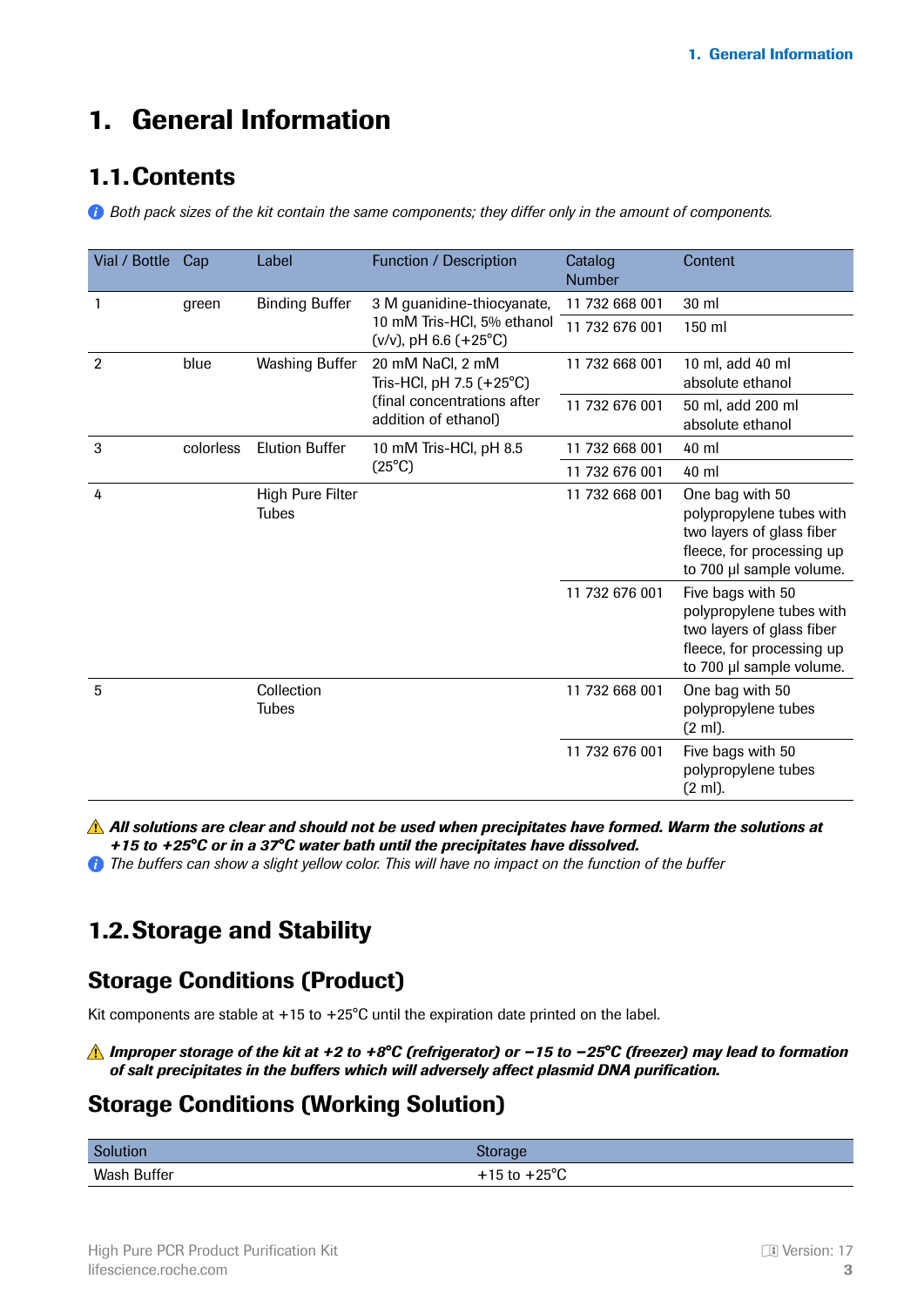# <span id="page-3-0"></span>1.3.Additional Equipment and Reagents Required

- Absolute ethanol
- Agarose\*
- TAE buffer (40 mM Tris-acetate, 1 mM EDTA), pH 8.0 or
- TBE buffer (89 mM Tris-borate, 2 mM EDTA), pH 7.8
- Electrophoresis equipment
- Sterile scalpel
- Isopropanol
- Standard tabletop microcentrifuge capable of 13,000 x g centrifugal force
- 1.5 ml, sterile microcentrifuge tubes

# 1.4.Application

The kit is designed for the efficient and convenient isolation of PCR products from amplification reactions. Primers, mineral oil, salts, unincorporated nucleotides, and the thermostable DNA polymerase may inhibit subsequent enzymatic reactions (*e.g.*, labeling, sequencing or cloning of the PCR products). This kit is also recommended for the purification of cDNA (Footitt, S. et al. (2003)).

In addition, nucleic acids from other modification reactions *(e.g.,* restriction - endonuclease digests, alkalinephosphatase treatment, or kinase reactions) can be purified using this kit. It can also be applied to concentrate dilute nucleic-acid solutions.

# 1.5.Preparation Time

Total time **Approximately 10 minutes**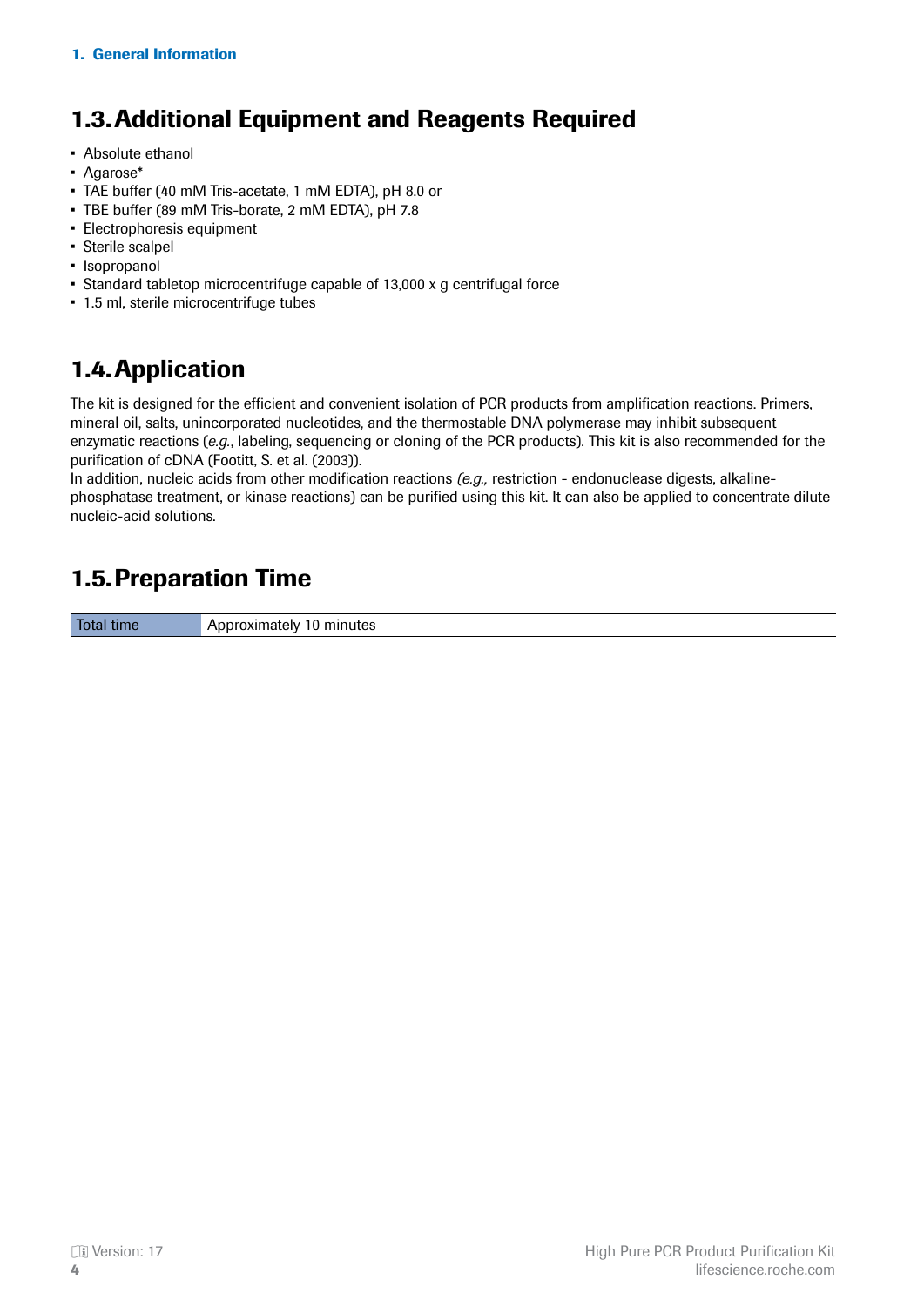# <span id="page-4-0"></span>2. How to Use this Product

# 2.1.Before you Begin

### Sample Materials

Samples should contain:

- Solution volume up to 100 μl
- Amplified DNA products that are at least 100 bp and less than 50 kb
- Modified DNA (*e.g.,* DNA processed by restriction enzyme (Löbner, K. et al. (2002)), alkaline phosphatase treatment, and kinase or other enzymatic reactions (Chang, PC et al. (2001); Salesse, S. et al. (2003)) that is at least 100 bp and less than 50 kb.
- Hapten-labeled DNA (*e.g.,* DIG-labeled)
- RNA from *in vitro* transcription reactions in order to remove radioactive or non-radioactive unincorporated label from transcribed RNA.
- First strand cDNA (Footitt, S. et al.(2003))
- *The High Pure PCR Product Purification Kit may also be used to prepare DNA from a 100 mg agarose gel slice, see Protocol Purification of DNA Fragments from Agarose Gel and (D'Errico, I. et. al, (2005); Falchetti, A. et al. (2005))*

### General Considerations

#### Handling Requirements

- *Binding Buffer contains guanidine hydrochloride which is an irritant. Always wear gloves and follow standard safety precautions to minimize contact when handling.*
- *Never store or use the Binding Buffer and Inhibitor Removal Buffer near human or animal food.*
- *Avoid contact of the Binding Buffer and Inhibitor Removal Buffer with the skin, eyes, or mucous membranes. If contact does occur, immediately wash the affected area with large amount of water. Burns can occur if left untreated. If the reagent spills, dilute with water before wiping dry.*
- *Do not use any modified ethanol.*
- *A* Do not pool reagents from different lots or from different bottles of the same lot.
- *Immediately after usage, close all bottles in order to avoid leakage, varying buffer concentrations or buffer conditions. After first opening store all bottles in an upright position.*
- **A** Do not allow the Binding Buffer to mix with sodium hypchlorite found in commercial bleach solutions. *This mixture can produce a highly toxic gas.*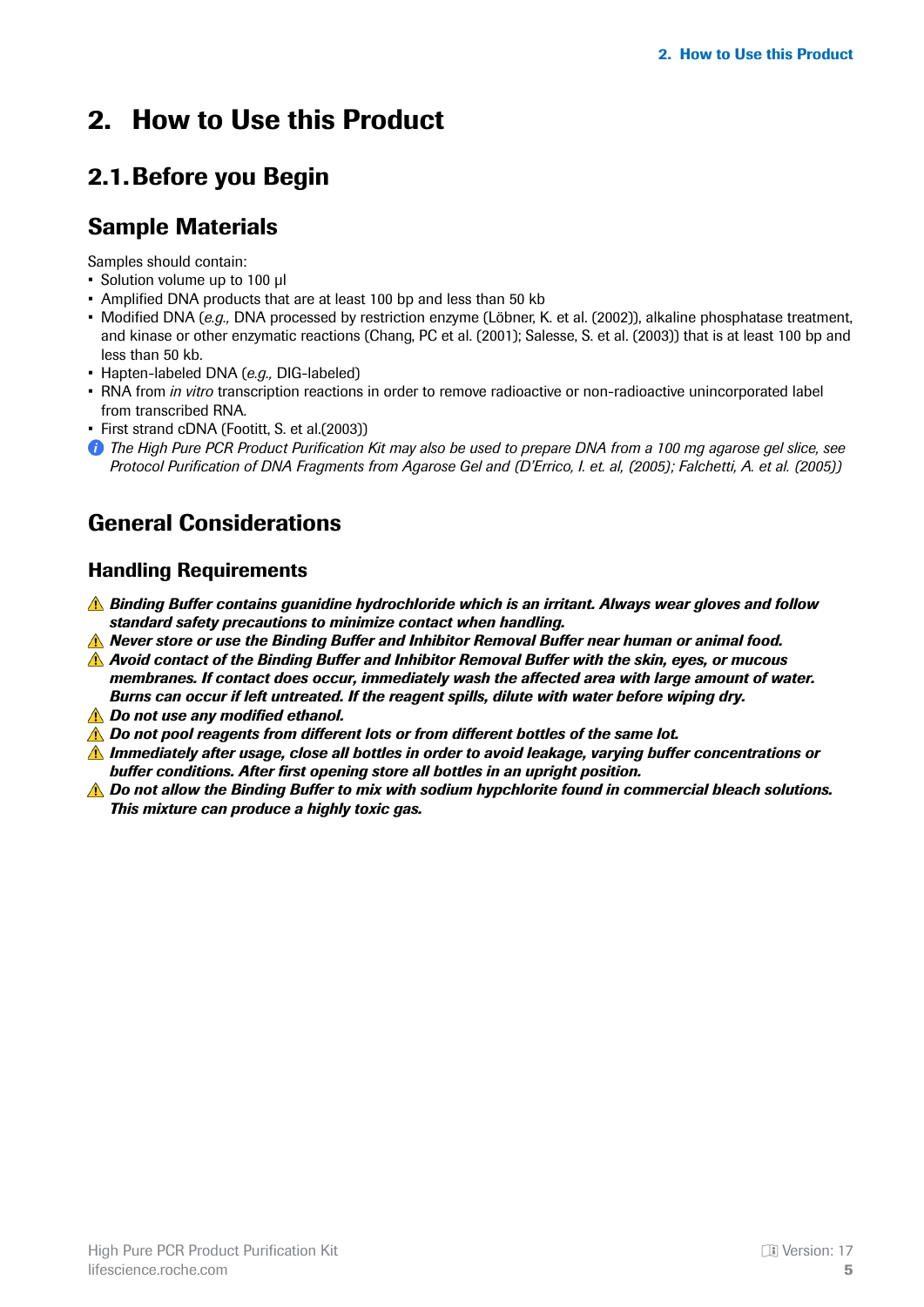# <span id="page-5-0"></span>Safety Information

#### Laboratory procedures

- Do not eat, drink or smoke in the laboratory work area.
- Do not pipette by mouth.
- Wear protective disposable gloves, laboratory coats and eye protection, when handling samples and kit reagents.
- Do not contaminate the reagents with bacteria, virus, or nucleases. Use disposable pipets and nuclease free pipet tips only, to remove aliquots from reagent bottles. Use the general precautions described in the literature.
- Wash hands thoroughly after handling samples and reagents.
- Finish each phase of the PCR/RT-PCR workflow before proceeding to the next phase. For example, you should finish PCR/RT-PCR sample preparation before starting PCR/RT-PCR set-up. Sample preparation, PCR/RT-PCR setup and the PCR/RT-PCR run itself should also be performed in separate locations.

#### Waste handling

- Discard unused reagents and waste in accordance with country, federal, state, and local regulations.
- Safety Data Sheets (SDS) are available online on dialog.roche.com, or upon request from the local Roche office.

### Working Solution

Beside the ready-to-use solutions supplied with this kit, you will need to prepare the following working solution:

| Content                           | Reconstitution / Preparation                                                                                                  | Storage / Stability                                                                              | For use in                                                                           |
|-----------------------------------|-------------------------------------------------------------------------------------------------------------------------------|--------------------------------------------------------------------------------------------------|--------------------------------------------------------------------------------------|
| Wash Buffer<br>(Vial 2; blue cap) | Add 40 ml (200 ml) absolute ethanol<br>to Wash Buffer.<br><b>C</b> Label and date bottle accordingly<br>after adding ethanol. | Store at $+15$ to $+25^{\circ}$ C.<br>• Stable until the expiration<br>date printed on kit label | PCR product purification:<br>removal of nucleotides,<br>primers, salts and proteins. |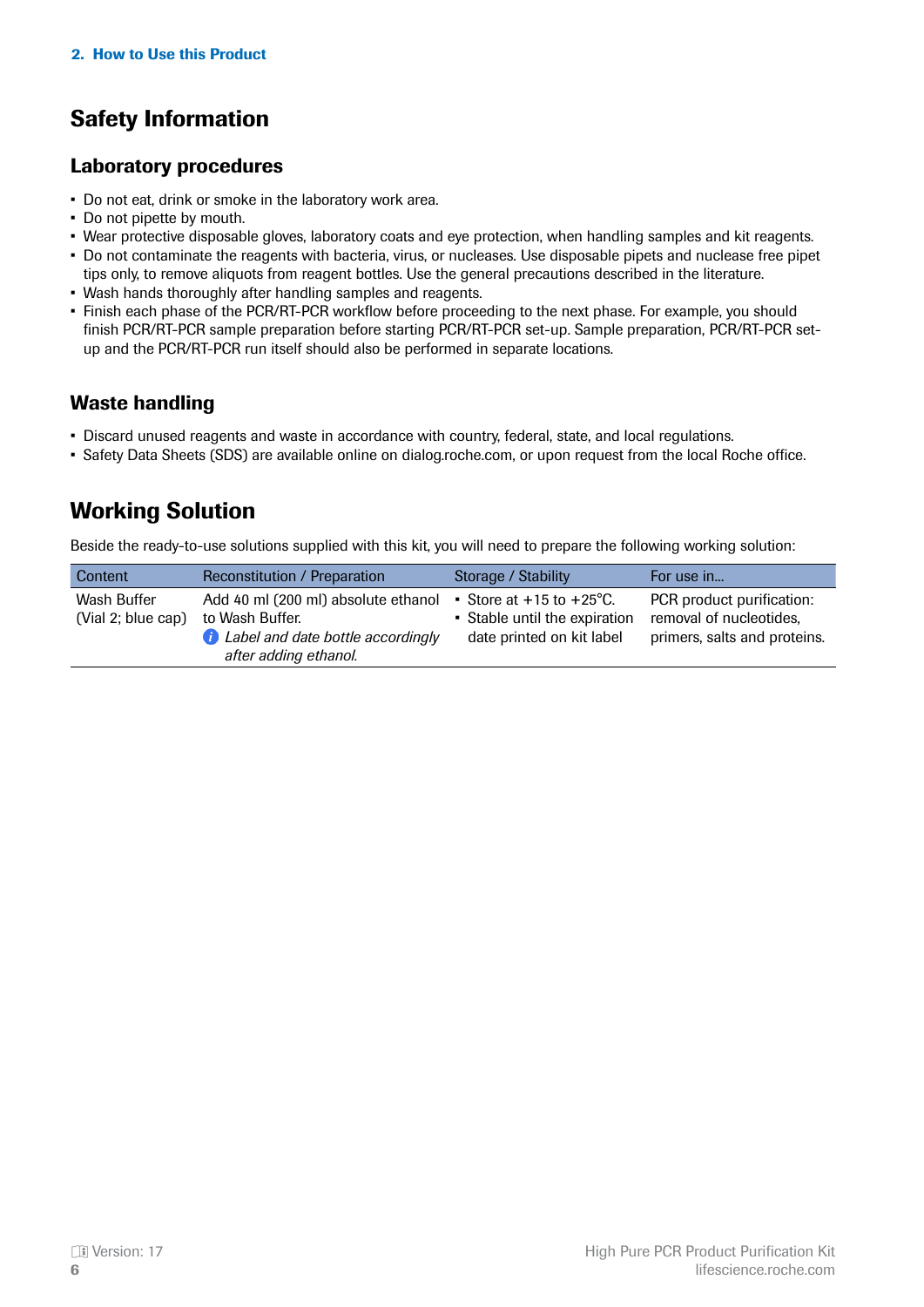### <span id="page-6-0"></span>2.2.Protocols

#### Experimental overview



#### Purification of PCR Products in Solution after Amplification

In the following protocol the purification of PCR products in solution after amplification is described.

*To process a larger sample (>100 ml), either increase proportionally the amount of Binding Buffer (Step 1), or divide the larger sample into several 100 μl aliquots and process each as a separate sample.*

**After PCR is finished, adjust total volume for each PCR tube (reaction components + DNA product) to 100 µl:** – Add 500 μl Binding Buffer to each 100μl PCR tube.

*Mineral oil or wax does not need to be removed from the PCR solution before adding the Binding Buffer.* – Mix sample (Binding Buffer + PCR solution) well.

2 - Insert one High Pure Filter Tube into one Collection Tube.

- Transfer the sample from step 1 using a pipette to the upper reservoir of the Filter Tube.
- Centrifuge 30 60 s at maximum speed in a standard table top centrifuge at +15 to +25°C.

**3** - Disconnect the Filter Tube, and discard the flowthrough solution. – Reconnect the Filter Tube to the same Collection Tube.

4 Add 500 μl Wash Buffer to the upper reservoir. – Centrifuge 1 min at maximum speed (as above).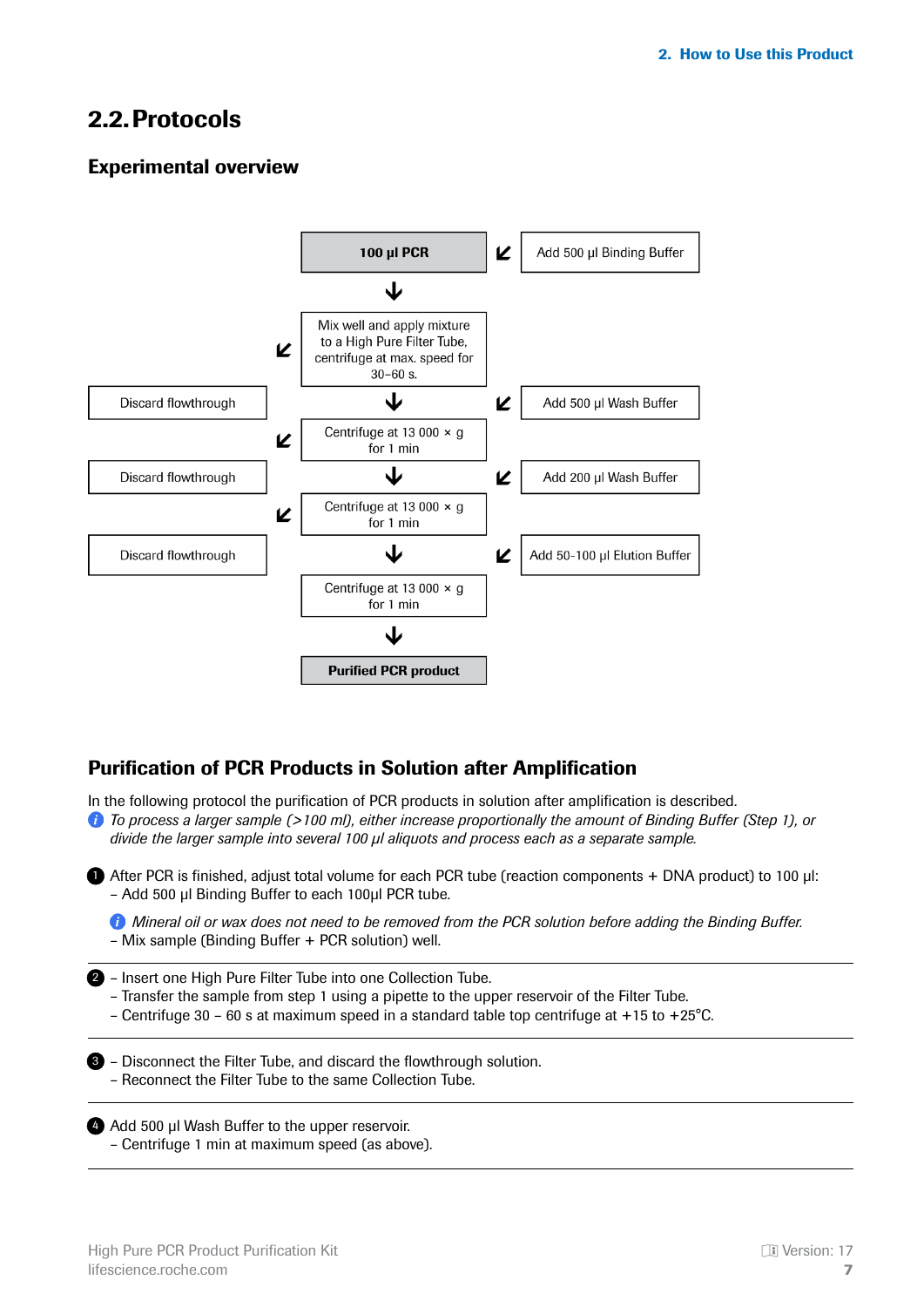#### <span id="page-7-0"></span>2. How to Use this Product

5 - Discard the flowthrough solution.

- Recombine the Filter Tube with the same Collection Tube.
- Add 200 μl Wash Buffer.
- Centrifuge 1 min at maximum speed (as above).

*This second 200 μl wash step ensures optimal purity and full removal of Wash Buffer from the glass fibers.*

**6** - Discard the flowthrough solution and Collection Tube. – Reconnect the Filter Tube to a clean 1.5 ml microcentrifuge tube

– Add 50 – 100 μl Elution Buffer to the upper reservoir of the Filter Tube. 7 – Centrifuge 1 min at maximum speed.

*Do not use water for elution since alkaline pH is required for optimal yield.*

**8** The microcentrifuge tube now contains the purified DNA.

**A** When subsequent OD<sub>260</sub> determination is planned, centrifuge the eluate for more than 1 min *at maximum speed to remove residual glass fibers from the eluate, because they may disturb absorbance measurement. Use an aliquot of the supernatant to determine concentration.*

*Either use the eluted DNA directly or store the eluted DNA at +2 to +8°C or −15 to −25°C for later analysis.*

#### Purification of DNA Fragments from Agarose Gel

In the following table the purification procedure for DNA from a 100 mg agarose gel slice is described:

**D** Isolate DNA band of interest electrophoretically as follows:

- Load PCR reaction mixture on a 0.8 2% agarose gel.
- Use 1x TAE or 1x TBE as running buffer.
- Electrophorese until DNA band of interest is isolated from adjacent contaminating fragments

2 Identify bands by staining gel with ethidium bromide.

*Wear gloves, ethidium bromide is a known potent carcinogen*

**8** Cut desired DNA band from gel using an ethanol-cleaned scalpel or razor blade.

*Minimize gel volume by visualizing DNA and cutting the smallest possible gel slice on a UV light box.*

- 4) Place excised agarose gel slice in a sterile 1.5 ml microcentrifuge tube.
	- Determine gel mass by first pre-weighting the tube, and then re-weighting the tube with the excised gel slice.

Add 300 μl Binding Buffer for every 100 mg agarose gel slice to the microcentrifuge tube. 5

**6** Dissolve agarose gel slice in order to release the DNA:

- Vortex the microcentrifuge tube 15 30 s to resuspend the gel slice in the Binding Buffer.
- Incubate the suspension for 10 min at 56°C.
- Vortex the tube briefly every 2 3 min during incubation.

**After the agarose gel slice is completely dissolved:** 

- Add 150 μl isopropanol for every 100 mg agarose gel slice to the tube.
- Vortex thoroughly.

8 Insert one High Pure Filter Tube into one Collection Tube.

– Pipette the entire contents of the microcentrifuge tube into the upper reservoir of the Filter Tube.

*Do not exceed 700 μl total volume. If mixture is > 700 μl, split the volume and use two separate Filter Tubes for each portion*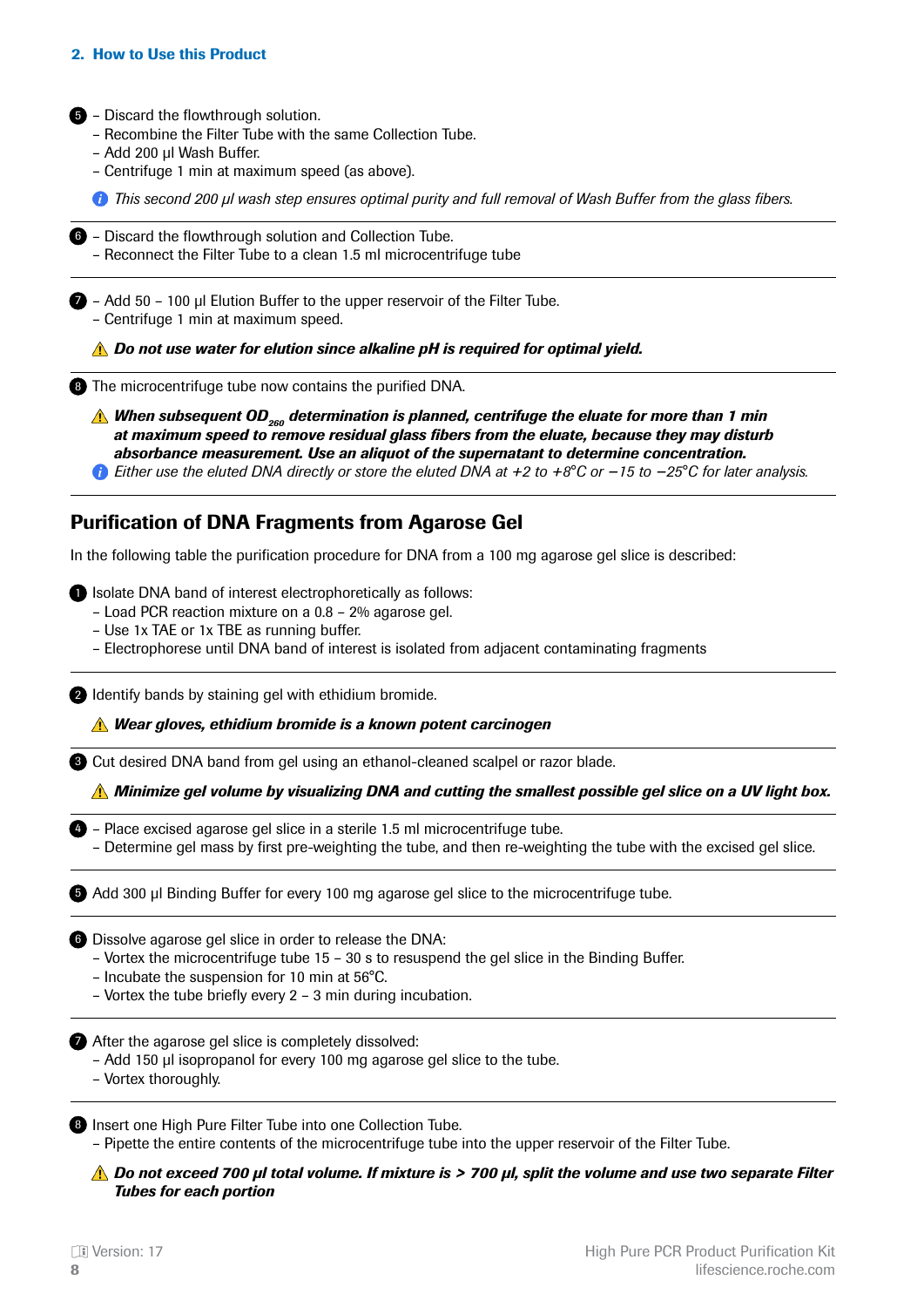**9** Centrifuge 30 - 60 s at maximum speed in a standard table top centrifuge at +15 to +25°C.

- **D** Discard the flowthrough solution.
	- Reconnect Filter Tube with the same Collection Tube
- $\blacksquare$  Add 500 µl Wash Buffer to the upper reservoir. – Centrifuge 1 min at maximum speed (as above).

**2** - Discard the flowthrough solution.

- Recombine Filter Tube with the same Collection Tube.
- Add 200 μl Wash Buffer.
- Centrifuge 1 min at maximum speed.

*This second 200 μl wash step ensures optimal purity and full removal of Wash Buffer from the glass fibers.*

| <b>B</b> - Discard the flowthrough solution and Collection Tube.  |
|-------------------------------------------------------------------|
| - Recombine Filter Tube with a clean 1.5 ml microcentrifuge tube. |

**14** - Add 50 - 100 μl Elution Buffer to the upper reservoir of the Filter Tube. – Centrifuge 1 min at maximum speed.

**15** The microcentrifuge tube now contains the purified DNA.

**A** When subsequent OD<sub>260</sub> determination is planned, centrifuge the eluate for more than 1 min *at maximum speed to remove residual glass fibers from the eluate, because they may disturb absorbance measurement. Use an aliquot of the supernatant to determine concentration.*

*Either use the eluted DNA directly or store the eluted DNA at +2 to +8°C or −15 to −25°C for later analysis.*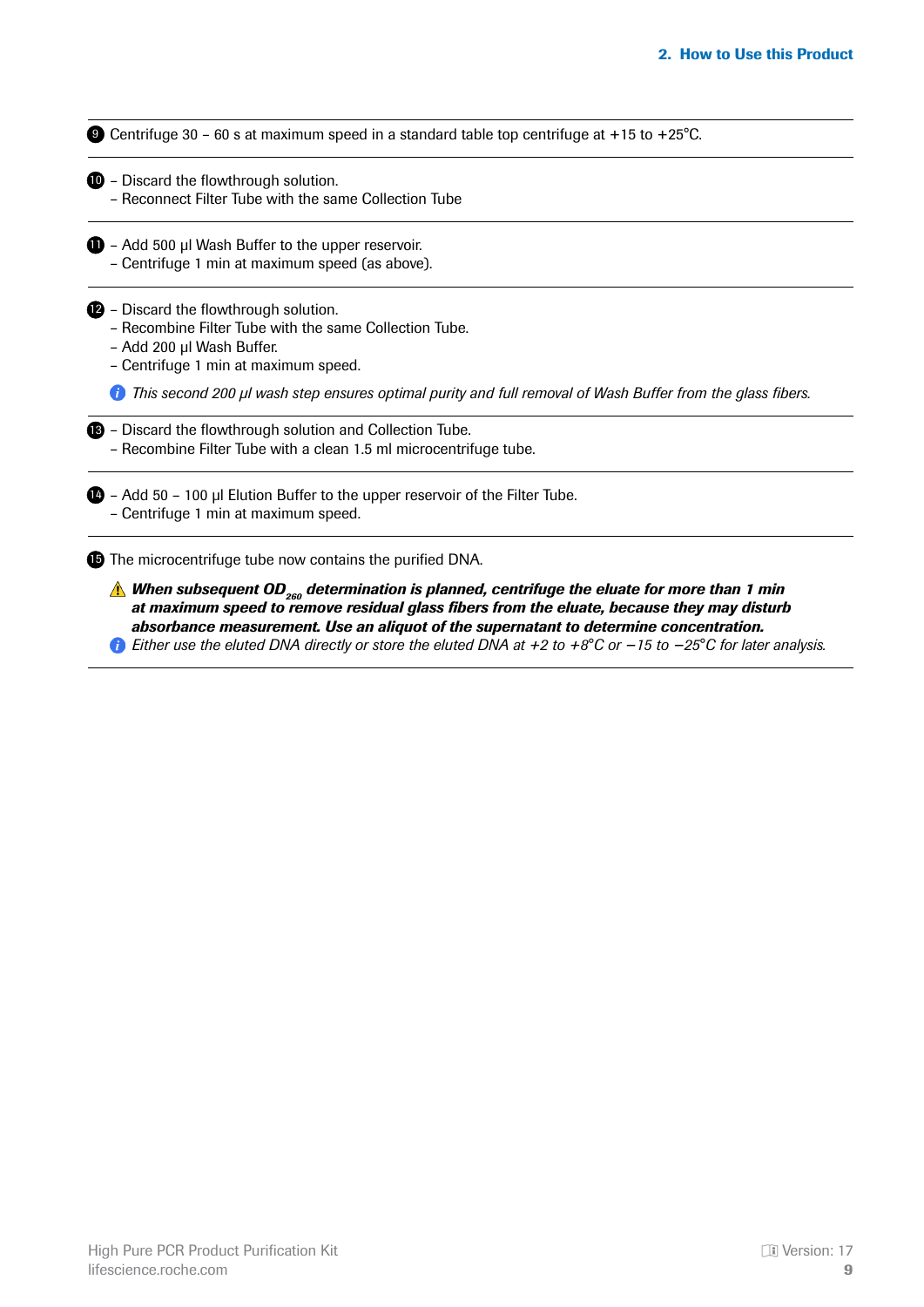# <span id="page-9-0"></span>3. Results

#### **Purity**

Purified DNA is free of small DNA fragments (<100 bp) and other contaminants including mineral oil, primers, salts, unincorporated nucleotides and proteins (*e.g.,* thermostable enzymes) according to the current Quality Control Procedures.

#### **Recovery**

The amount of DNA recovered is dependent on the amount of DNA applied to the glass fiber fleece, the elution volume, and the length of the PCR products. When 5 – 25 μg DNA is applied to the High Pure Filter Tube, approximately 80% of the DNA can be recovered.

#### Expected Yield

Recovery of purified DNA depends on the DNA amount loaded, elution volume, and fragment size. The table below shows expected yields for various DNA amounts, elution volumes and DNA fragment sizes. DNA used was DNA Molecular Weight Marker II.

| DNA MWM II*<br>applied [mg] | Recovery [%] | Elution volume<br>$[u]]^{(1)}$ | Recovery [%] | Fragment<br>length $(1)(2)$ | Recovery [%] |
|-----------------------------|--------------|--------------------------------|--------------|-----------------------------|--------------|
|                             |              | 50                             | 68           | < 100                       | < 5          |
| 10                          | 79           | 100                            | 79           | 375                         | > 95         |
| 25                          | 80           | 150                            | 80           | 700                         | > 95         |
| 50                          | 56           | 200                            | 80           | 3.000                       | > 95         |

10 μg DNA were used in this experiment.   (1)

Elution volume was 200 μl in this experiment.   (2)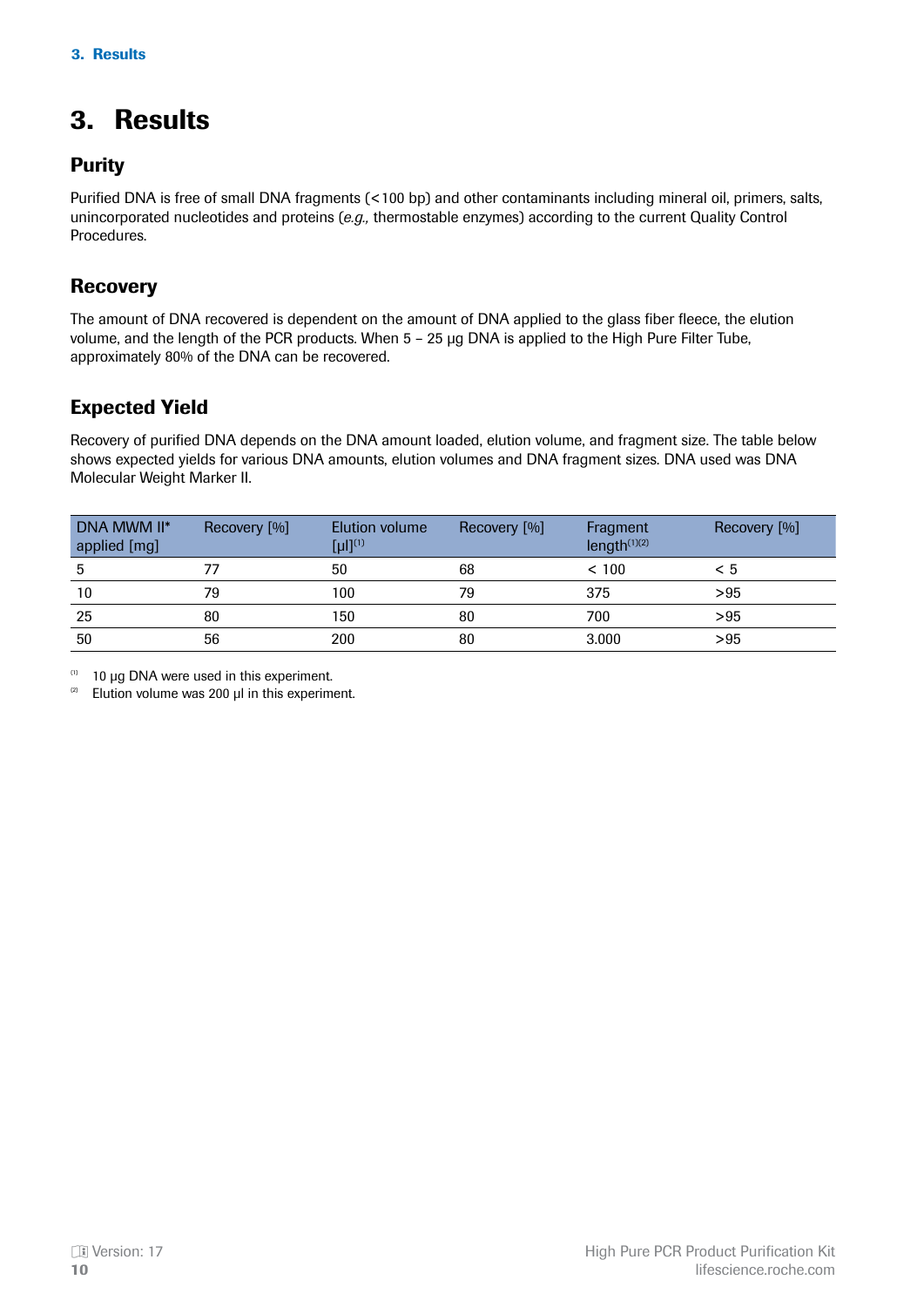# <span id="page-10-0"></span>4. Troubleshooting

| Observation                                                                     | Possible cause                                                                              | Recommendation                                                                                                                                                          |  |
|---------------------------------------------------------------------------------|---------------------------------------------------------------------------------------------|-------------------------------------------------------------------------------------------------------------------------------------------------------------------------|--|
| Low nucleic acid yield<br>or purity                                             | Kit stored under non-optimal<br>conditions.                                                 | Store kit at $+15$ to $+25^{\circ}$ C at all times upon arrival.                                                                                                        |  |
|                                                                                 | Buffers or other reagents were                                                              | Store all buffers at $+15$ to $+25^{\circ}$ C.                                                                                                                          |  |
|                                                                                 | exposed to condi-tions that<br>reduced their effectiveness.                                 | Close all reagent bottles tightly after each use to<br>preserve pH, stability, and freedom from contamination.                                                          |  |
|                                                                                 | Ethanol not added to Wash Buffer.                                                           | Add absolute ethanol to all Wash Buffers before using.                                                                                                                  |  |
|                                                                                 |                                                                                             | After adding ethanol, mix the Wash Buffer well and<br>store at $+15$ to $+25^{\circ}$ C.                                                                                |  |
|                                                                                 |                                                                                             | Always mark Wash Buffer vial to indicate whether<br>ethanol has been added or not.                                                                                      |  |
|                                                                                 | Reagents and PCR samples not<br>completely mixed.                                           | Always mix the sample tube well after addition of each<br>reagent.                                                                                                      |  |
| Low recovery of<br>nucleic acids after                                          | Non-optimal reagent has been<br>used for elution. Alkaline pH is                            | Do not use water to elute nucleic acids from Filter<br>Tube.                                                                                                            |  |
| elution                                                                         | required for optimal elution.                                                               | Use the Elution Buffer in the kit.                                                                                                                                      |  |
| Subsequent cleavage<br>of the purified PCR<br>DNA product by                    | Glass fibers which can coelute<br>with the nucleic acid may inhibit<br>enzyme reactions.    | After elution step is finished, remove High Pure<br>(1)<br>Filter from tube containing eluted sample and spin<br>this sample tube for 1 minute at maximum speed.        |  |
| restriction enzymes is<br>inhibited.                                            |                                                                                             | Transfer supernatant into a new tube<br>(2)<br>without disturbing the glass fibers at the bottom of<br>the original tube.                                               |  |
| Absorbency $(A_{260})$<br>reading of product too<br>high                        | Glass fibers which can coelute<br>with nucleic acid, scatter light.                         | See suggestions under "Subsequent cleavage of<br>the purified PCR product by restriction enzymes is<br>inhibited" above.                                                |  |
| Purified DNA sample<br>cannot easily be<br>loaded into the well                 | Eluate containing the purified<br>DNA product is contaminated<br>with ethanol from the Wash | After the last wash step, make certain flowthrough<br>(1)<br>solution containing Wash Buffer does not contact<br>the bottom of the High Pure Filter Tube.               |  |
| of an agarose gel, but<br>instead "pops out"<br>of the well as it is<br>loaded. | Buffer.                                                                                     | $(2)$ If this has occurred, empty the Collection Tube and<br>reinsert the contaminated filter, and recentrifuge for<br>30 seconds.                                      |  |
| Purified DNA is not                                                             | Reagents exposed to conditions                                                              | Store all buffers at +15 to +25°C.                                                                                                                                      |  |
| recovered at high<br>yield.                                                     | that reduce their effectiveness.                                                            | Always mix contents of sample tube thor-oughly after<br>adding each reagent                                                                                             |  |
|                                                                                 | Not enough Binding Buffer was<br>used for the volume of the DNA<br>sample.                  | Make sure ratio of PCR sample volume to Binding<br>Buffer is 1:5.<br><b>A</b> Oil overlay, wax, and gel loading dye do not<br>interfere with the purification procedure |  |
|                                                                                 | Incomplete elution.                                                                         | Elute DNA with two volumes of Elution Buffer (50 µl<br>each): Be sure to centrifuge after each addition of<br><b>Elution Buffer.</b>                                    |  |
| <b>Concentration of DNA</b><br>in the eluate is too low                         | Low amounts amplified DNA were<br>added to the High Pure Filter Tube<br>(in Step 1)         | Decrease the volume of Elution Buffer used to recover<br>DNA.<br><b>A</b> Do not use less than 50 µl Elution Buffer.                                                    |  |
| No PCR product in<br>final eluate                                               | No PCR product in starting<br>material.                                                     | Check PCR result by agarose gel electro-phoresis<br>before starting purification procedure.                                                                             |  |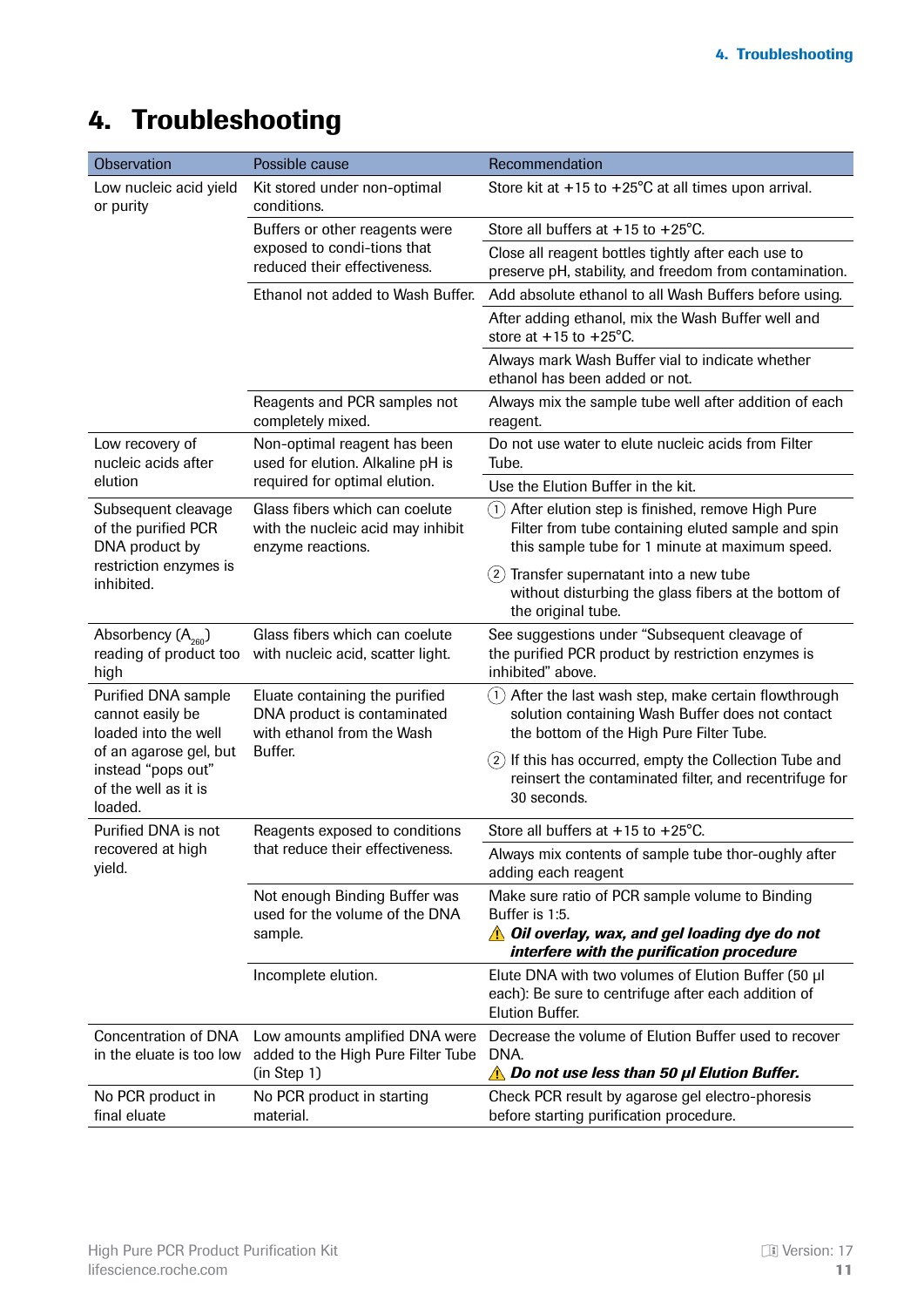# <span id="page-11-0"></span>5. Additional Information on this Product

### 5.1.Test Principle

In the presence of the chaotropic salt guanidine thiocyanate, DNA amplified by PCR binds selectively to special glass fibers pre-packed in the High Pure Filter Tube. Bound DNA is purified in a series of rapid wash-and-spin steps to remove contaminating primers, nucleotides, and salts, and then eluted using a low salt solution. This simple method eliminates the need for organic solvent extractions and DNA precipitation, allowing for rapid purification of many samples simultaneously.

1) Sample (e.g., PCR reaction) is mixed with Binding Buffer.

2) PCR reaction product is bound to the glass fibers pre-packed in the High Pure Filter Tube.

Bound DNA is washed to remove unincorporated nucleotides, primers, mineral oil, salts, and the thermostable 3 polymerase.

 $4)$  Purified DNA is recovered using the Elution Buffer

#### Product Characteristics

Specificity: The special glass fiber fleece only binds DNA fragments with a minimum length of 100 bp, thus oligonucleotides and dimerized primers from PCR reactions are selectively removed.

Recovery: The amount of DNA recovered is dependent on the amount of DNA applied to the glass fiber fleece, the elution volume, and the length of the PCR products. When 5 – 25 μg DNA is applied to the High Pure Filter Tube, approximately 80% of the DNA can be recovered.

### 5.2.References

- Chang PC, Hsieh ML, Shien JH, Graham DA, Lee MS, Shieh HK Complete nucleotide sequence of avian paramyxovirus type 6 isolated from ducks (2001) *Journal of General Virology* 9, 2157-2168
- D'Errico I, Reyes A, Dinardo MM, Gadaleta G Study of the mitochondrial transcription factor A (Tfam) gene in the primate Presbytis cristata (2005) *Gene* , 117-124
- Falchetti A, Di Stefano M, Marini F, Del Monte F, Gozzini A, Masi L, Tanini A, Amedei A, Carossino A, Isaia G, Brandi M - Segregation of a M404V mutation of the p62/sequestosome 1 (p62/SQSTM1) gene with polyostotic Paget's disease of bone in an Italian family (2005) *Arthritis Research & Therapy* 6, 1289-1295
- Footitt S, Ingouff M, Clapham D, von Arnold S Expression of the viviparous 1 (Pavp1) and p34cdc2 protein kinase (cdc2Pa) genes during somatic embryogenesis in Norway spruce (Picea abies [L.] Karst) (2003) *Journal of Experimental Botany* 388, 1711-1719
- Löbner K, Steinbrenner H, Roberts GA, Ling Z, Huang G, Piquer S, Pipeleers DG, Seissler J, Christie MR Different regulated expression of the tyrosine phosphatase-like proteins IA-2 and phogrin by glucose and insulin in pancreatic islets: Relationship to development of insulin secretory responses in early life (2002) *Diabetes* 10, 2982-2988
- Salesse S, Verfaillie CM BCR/ABL-mediated Increased Expression of Multiple Known and Novel Genes That May Contribute to the Pathogenesis of Chronic Myelogenous Leukemia (2003) *Molecular Cancer Therapeutics* 2, 173-182

### 5.3.Quality Control

More than 70% recovery is obtained when 10 μg DNA Molecular Weight Marker VIII\* mixed with 16 μg bovine serum albumin are applied to the High Pure Filter Tubes. Gel electrophoresis of the DNA eluate confirms the full removal of protein and DNA fragments smaller than 100 bp.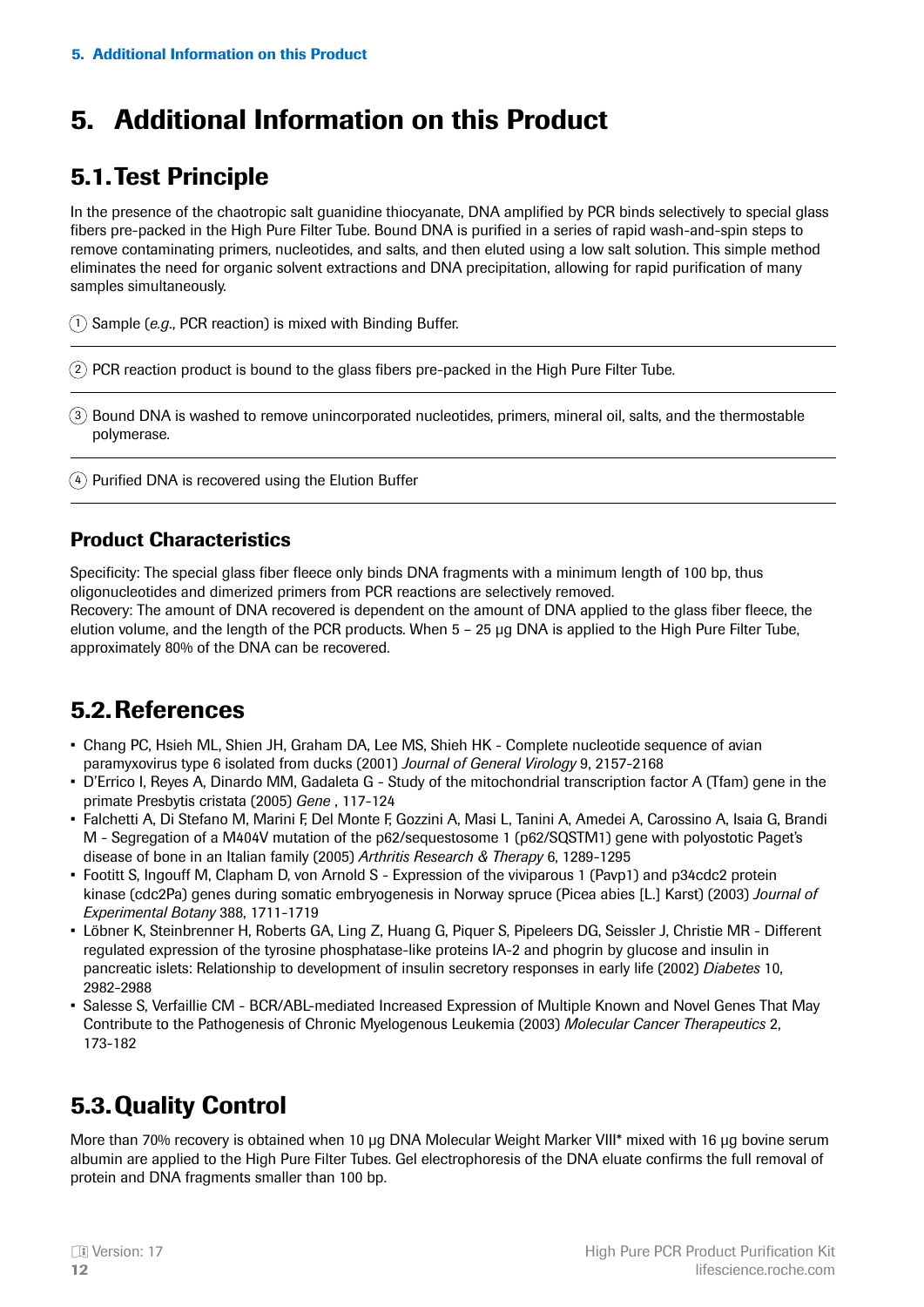# <span id="page-12-0"></span>6. Supplementary Information

### 6.1.Conventions

To make information consistent and easier to read, the following text conventions and symbols are used in this document to highlight important information:

| <b>Text convention and symbols</b> |                                                                                                     |                                                                  |  |  |  |
|------------------------------------|-----------------------------------------------------------------------------------------------------|------------------------------------------------------------------|--|--|--|
|                                    | Information Note: Additional information about the current topic or procedure.                      |                                                                  |  |  |  |
| $\sqrt{N}$                         | Important Note: Information critical to the success of the current procedure or use of the product. |                                                                  |  |  |  |
| (1) (2) (3)                        | etc.                                                                                                | Stages in a process that usually occur in the order listed.      |  |  |  |
| 000                                | etc.                                                                                                | Steps in a procedure that must be performed in the order listed. |  |  |  |
|                                    | * (Asterisk)                                                                                        | The Asterisk denotes a product available from Roche Diagnostics. |  |  |  |

### 6.2.Changes to previous version

Layout changes. Editorial changes.

### 6.3.Ordering Information

Roche offers a large selection of reagents and systems for life science research. For a complete overview of related products and manuals, please visit and bookmark our homepage lifescience.roche.com.

| <b>Product</b>                   | <b>Pack Size</b>                                           | Cat. No.       |
|----------------------------------|------------------------------------------------------------|----------------|
| Reagents, kits                   |                                                            |                |
| DNA Molecular Weight Marker VIII | 50 µg in 200 µl, 1 A260 unit 250 µg/ml                     | 11 336 045 001 |
| DNA Molecular Weight Marker II   | 50 μg in 200 μl, 1 A260 unit<br>250 µg/ml for 50 gel lanes | 10 236 250 001 |
| Agarose LE                       | 100 <sub>g</sub>                                           | 11 685 660 001 |
|                                  | 500 <sub>g</sub>                                           | 11 685 678 001 |
| Agarose MS                       | 100g                                                       | 11 816 586 001 |
|                                  | 500 <sub>g</sub>                                           | 11 816 594 001 |
| Agarose MP                       | 500 g bulk                                                 | 03 573 788 001 |
|                                  | 100 <sub>g</sub>                                           | 11 388 983 001 |
|                                  | 500 <sub>g</sub>                                           | 11 388 991 001 |